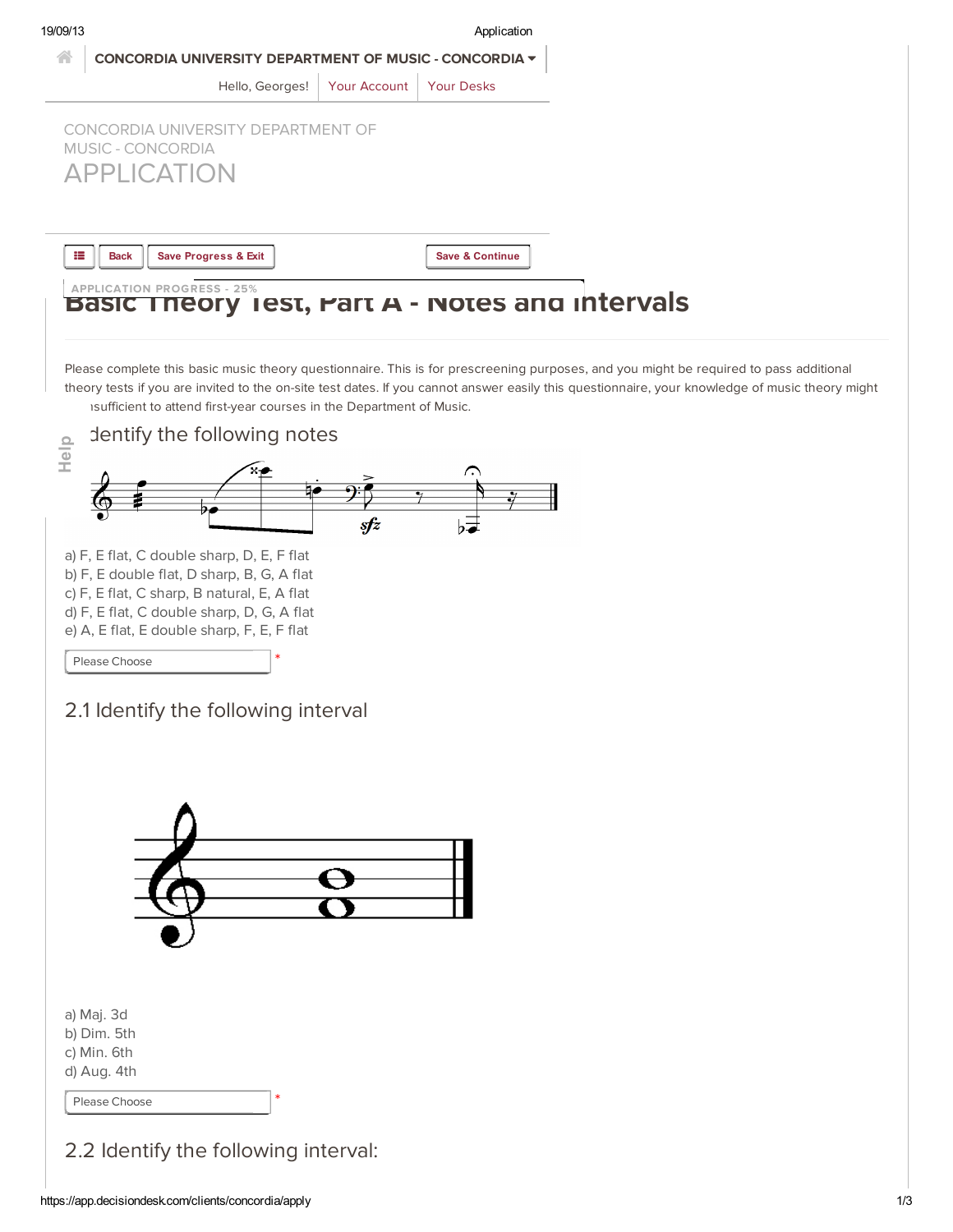



a) Perfect 5th b) Aug. 4th c) Maj. 3rd d) Dim. 6th

Please [Choose](javascript:void(0))

## 2.4 Identify the following interval:



\*

a) Min. 2nd b) Maj. 2nd c) Maj. 7th d) Dim. 4th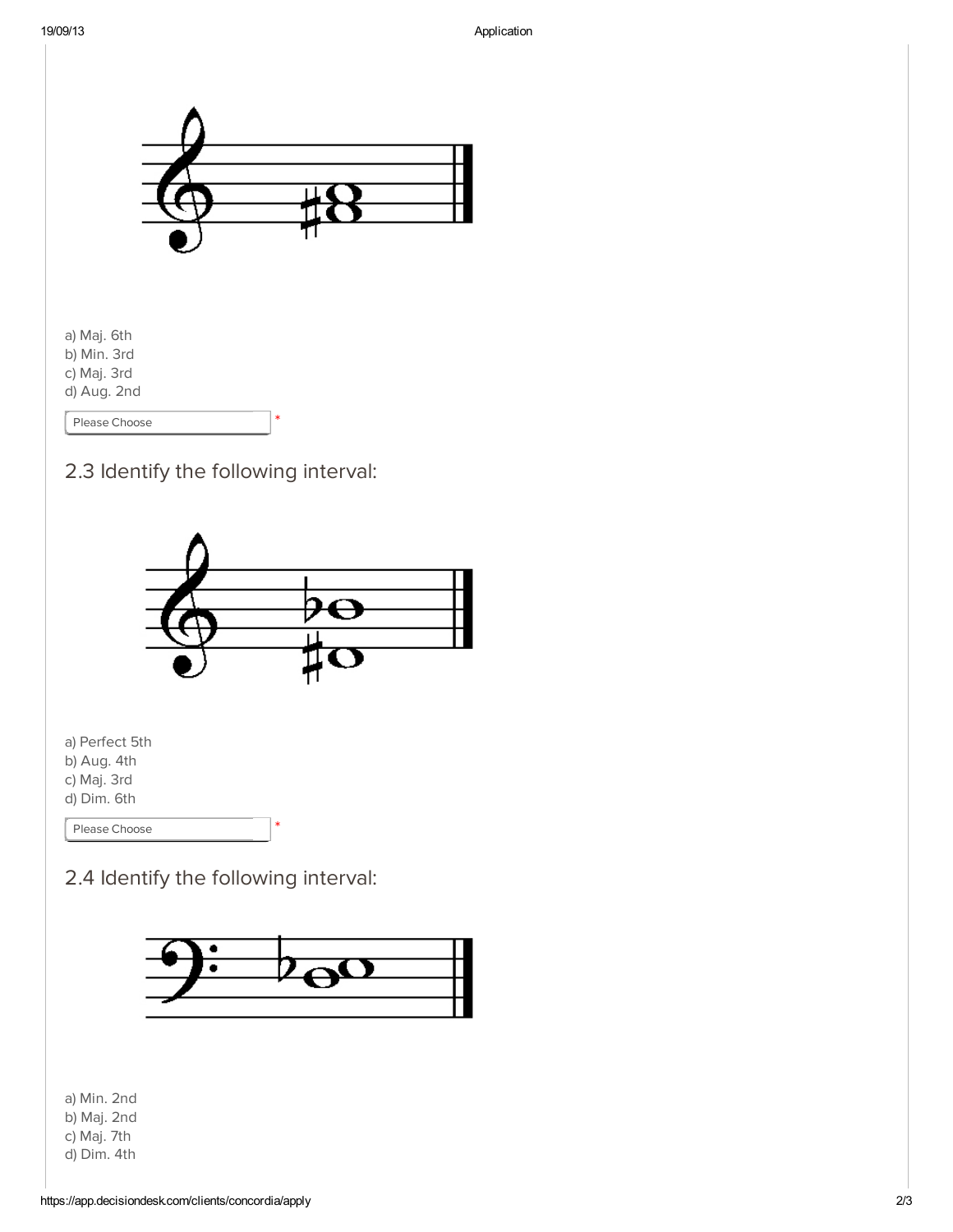|                                                               |                                      | Application |                            |
|---------------------------------------------------------------|--------------------------------------|-------------|----------------------------|
| Please Choose                                                 |                                      |             |                            |
|                                                               |                                      |             |                            |
|                                                               | 2.5 Identify the following interval: |             |                            |
|                                                               |                                      |             |                            |
|                                                               |                                      |             |                            |
|                                                               | ٠                                    |             |                            |
|                                                               |                                      |             |                            |
|                                                               |                                      |             |                            |
|                                                               |                                      |             |                            |
|                                                               |                                      |             |                            |
| a) Min. 3nd                                                   |                                      |             |                            |
| b) Maj. 7th                                                   |                                      |             |                            |
| c) Perfect 5th                                                |                                      |             |                            |
| d) Aug. 6th                                                   |                                      |             |                            |
| Please Choose                                                 |                                      |             |                            |
|                                                               |                                      |             |                            |
|                                                               | 2.6 Identify the following interval: |             |                            |
|                                                               |                                      |             |                            |
|                                                               |                                      |             |                            |
|                                                               |                                      |             |                            |
|                                                               |                                      |             |                            |
|                                                               |                                      |             |                            |
|                                                               |                                      |             |                            |
|                                                               |                                      |             |                            |
|                                                               |                                      |             |                            |
|                                                               |                                      |             |                            |
|                                                               |                                      |             |                            |
|                                                               |                                      |             |                            |
|                                                               |                                      |             |                            |
| a) Aug. 5th<br>b) Min. 3rd<br>c) Perfect 5th<br>d) Major. 6th |                                      |             |                            |
|                                                               | *                                    |             |                            |
|                                                               |                                      |             |                            |
| Please Choose<br>這<br>Save Progress & Exit<br><b>Back</b>     |                                      |             | <b>Save &amp; Continue</b> |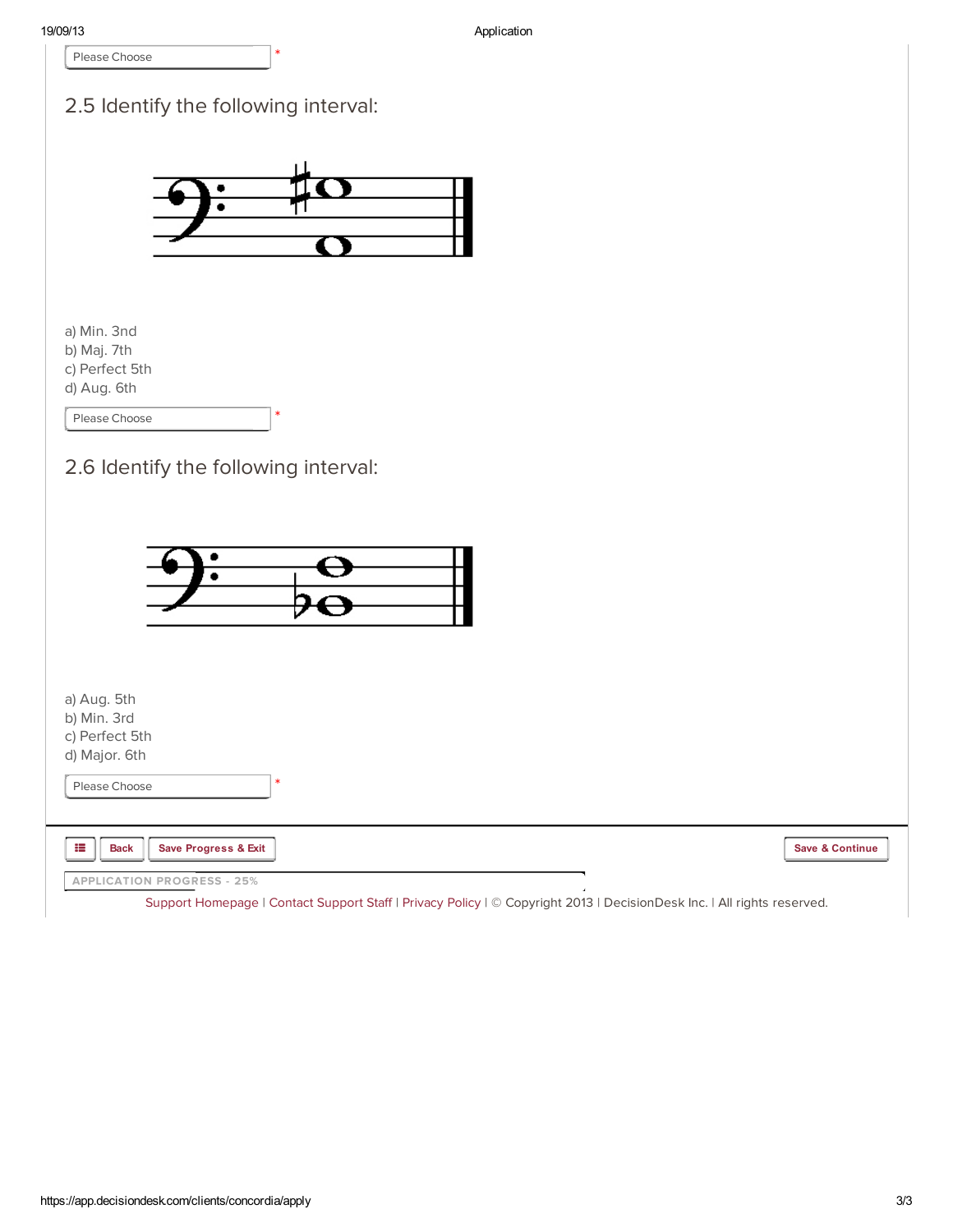| 19/09/13 | Application                                                                   |              |                            |  |  |
|----------|-------------------------------------------------------------------------------|--------------|----------------------------|--|--|
|          | CONCORDIA UNIVERSITY DEPARTMENT OF MUSIC - CONCORDIA $\blacktriangledown$     |              |                            |  |  |
|          | Hello, Georges!                                                               | Your Account | Your Desks                 |  |  |
|          | CONCORDIA UNIVERSITY DEPARTMENT OF<br>MUSIC - CONCORDIA<br><b>APPLICATION</b> |              |                            |  |  |
| 這        | <b>Save Progress &amp; Exit</b><br><b>Back</b>                                |              | <b>Save &amp; Continue</b> |  |  |
|          |                                                                               |              |                            |  |  |



3.1 Identify the following triad and its position:



3.2 Identify the following triad and its position:



d) Augmented, 1st inversion

Please [Choose](javascript:void(0))

3.3 Identify the following triad and its position:

\*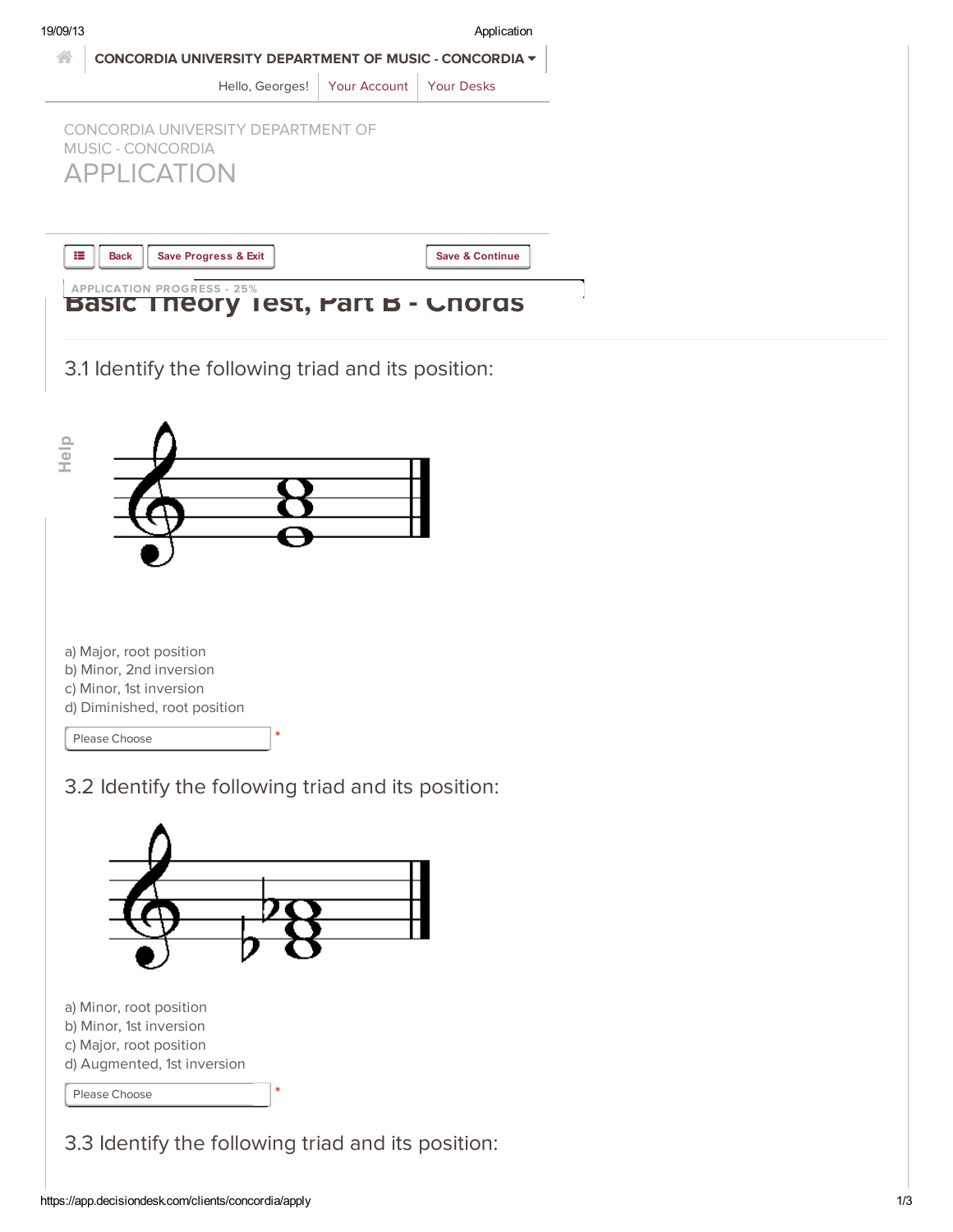

a) Aumented, root position b) Diminished, 2nd inversion c) Minor, root position d)Major, 1st inversion

Please [Choose](javascript:void(0))



\*



a) Diminished, 2nd inversion

- b) Minor, 1st inversion
- c) Major, 1st inversion
- d) Diminished, root position

Please [Choose](javascript:void(0))

4.1 Identify the following triad and its position:

\*



a) Major 7th, root position b) Minor 7th, 1st inversion c) Dom. 7th, 2nd inversion d) Half-diminished, 1st inversion

Please [Choose](javascript:void(0))

4.2 Identify the following triad and its position:

\*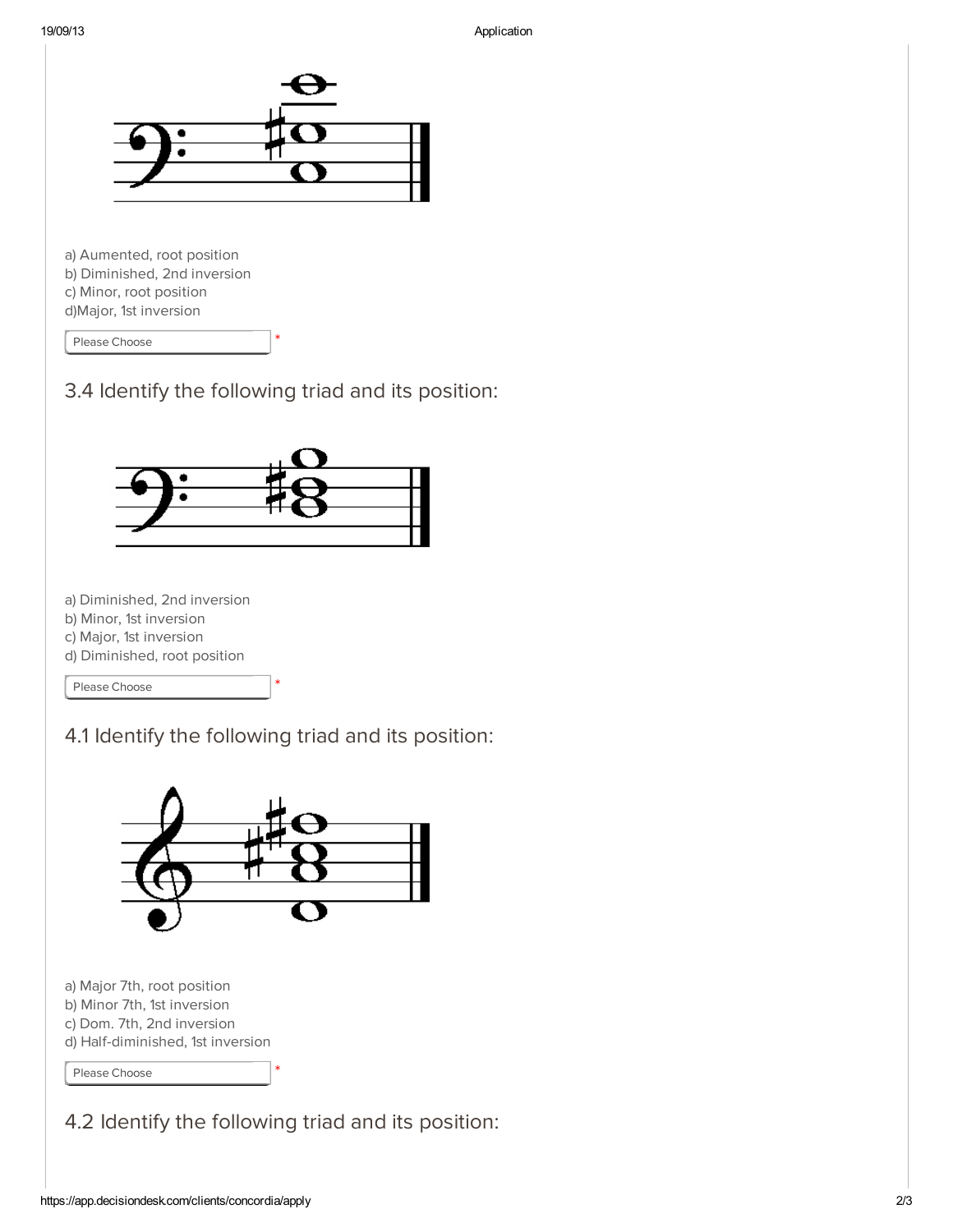

Please [Choose](javascript:void(0))





a) Half-diminished, 1st inversion

b) Diminished 7th, root position

c) Major 7th, root position

d) Minor 7th, 2nd inversion

Please [Choose](javascript:void(0))

4.4 Identify the following triad and its position:

\*



\*

a) Minor 7th, 3rd inversion b) Major 7th, 1st inversion c) Half-Diminished, root position

d) Dom. 7th, root position

Please [Choose](javascript:void(0))

疆

Back Save Progress & Exit Save Transaction of the Save & Continue Save & Continue

| <b>APPLICATION PROGRESS - 25%</b> |  |
|-----------------------------------|--|
|                                   |  |

Support [Homepage](http://support.decisiondesk.com/) | Contact [Support](mailto:support@decisiondesk.com) Staff | [Privacy](http://about.decisiondesk.com/privacy-policy) Policy | © Copyright 2013 | DecisionDesk Inc. | All rights reserved.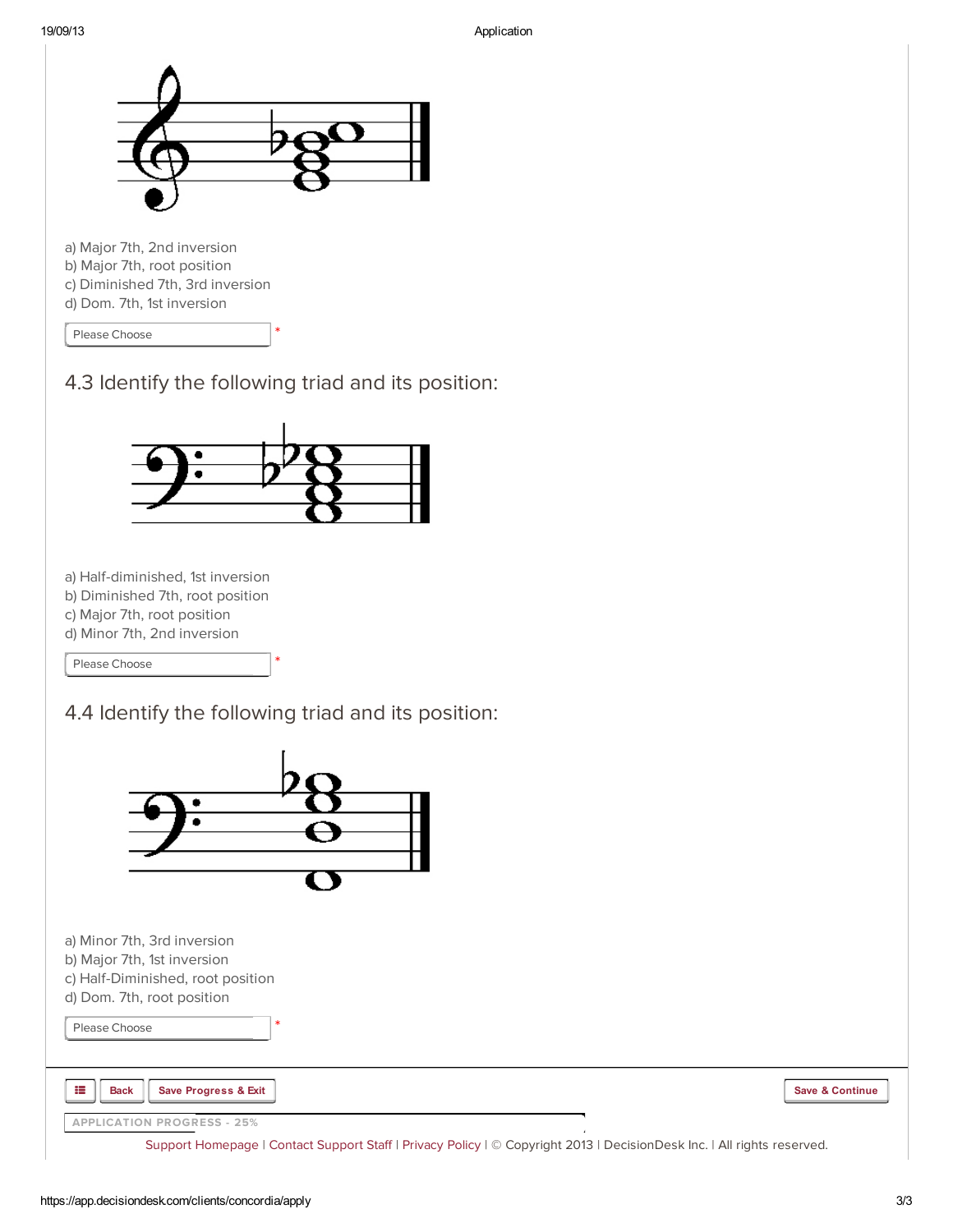| 19/09/13                                                    |              | Application                |  |
|-------------------------------------------------------------|--------------|----------------------------|--|
| 습<br>CONCORDIA UNIVERSITY DEPARTMENT OF MUSIC - CONCORDIA V |              |                            |  |
| Hello, Georges!                                             | Your Account | <b>Your Desks</b>          |  |
| CONCORDIA UNIVERSITY DEPARTMENT OF                          |              |                            |  |
| MUSIC - CONCORDIA                                           |              |                            |  |
| <b>APPLICATION</b>                                          |              |                            |  |
|                                                             |              |                            |  |
| 這<br>Save Progress & Exit<br><b>Back</b>                    |              | <b>Save &amp; Continue</b> |  |
| <b>APPLICATION PROGRESS - 25%</b>                           |              |                            |  |
| Theory Test, Part C - Keys and scales<br><b>Pasic</b>       |              |                            |  |
|                                                             |              |                            |  |
| 5.1 Which key corresponds to the following key signature:   |              |                            |  |
|                                                             |              |                            |  |
|                                                             |              |                            |  |
| Help                                                        |              |                            |  |
|                                                             |              |                            |  |
|                                                             |              |                            |  |
|                                                             |              |                            |  |
| a) F Major                                                  |              |                            |  |
| b) B Minor<br>c) E Major                                    |              |                            |  |
| d) F sharp Major                                            |              |                            |  |
| Please Choose                                               |              |                            |  |
|                                                             |              |                            |  |
| 5.2 Which key corresponds to the following key signature:   |              |                            |  |
|                                                             |              |                            |  |
|                                                             |              |                            |  |
|                                                             |              |                            |  |
|                                                             |              |                            |  |
|                                                             |              |                            |  |
|                                                             |              |                            |  |
|                                                             |              |                            |  |
| a) C Minor<br>b) E flat Major                               |              |                            |  |
| c) G Minor                                                  |              |                            |  |
| d) D Major<br>$\ast$<br>Please Choose                       |              |                            |  |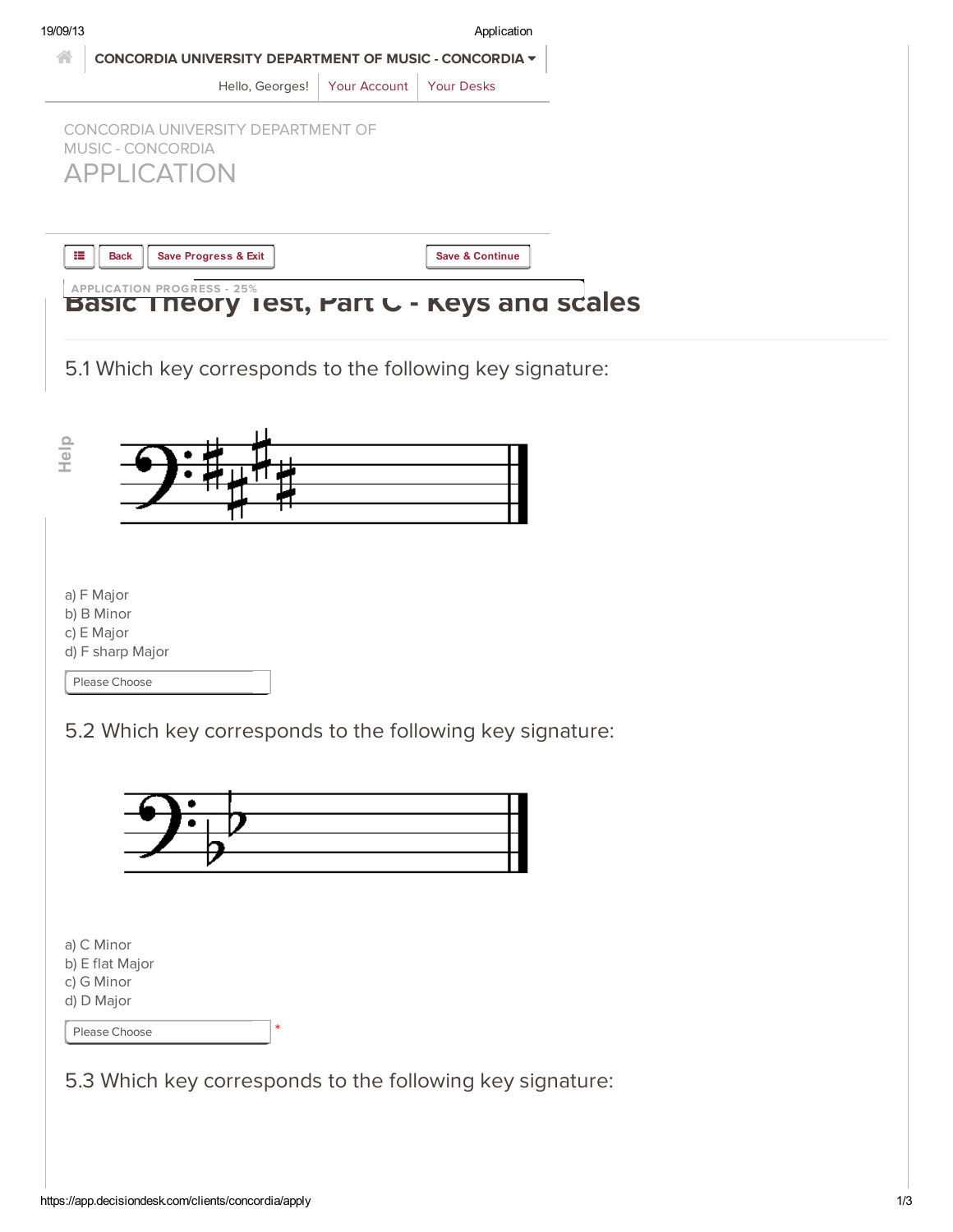

\*

d) F Minor

Please [Choose](javascript:void(0))





5.5 Which key corresponds to the following key signature:

| a) B flat Major<br>b) G Major<br>c) C Minor<br>d) D Minor |   |  |  |
|-----------------------------------------------------------|---|--|--|
| Please Choose                                             | * |  |  |
| 5.6 Which key corresponds to the following key signature: |   |  |  |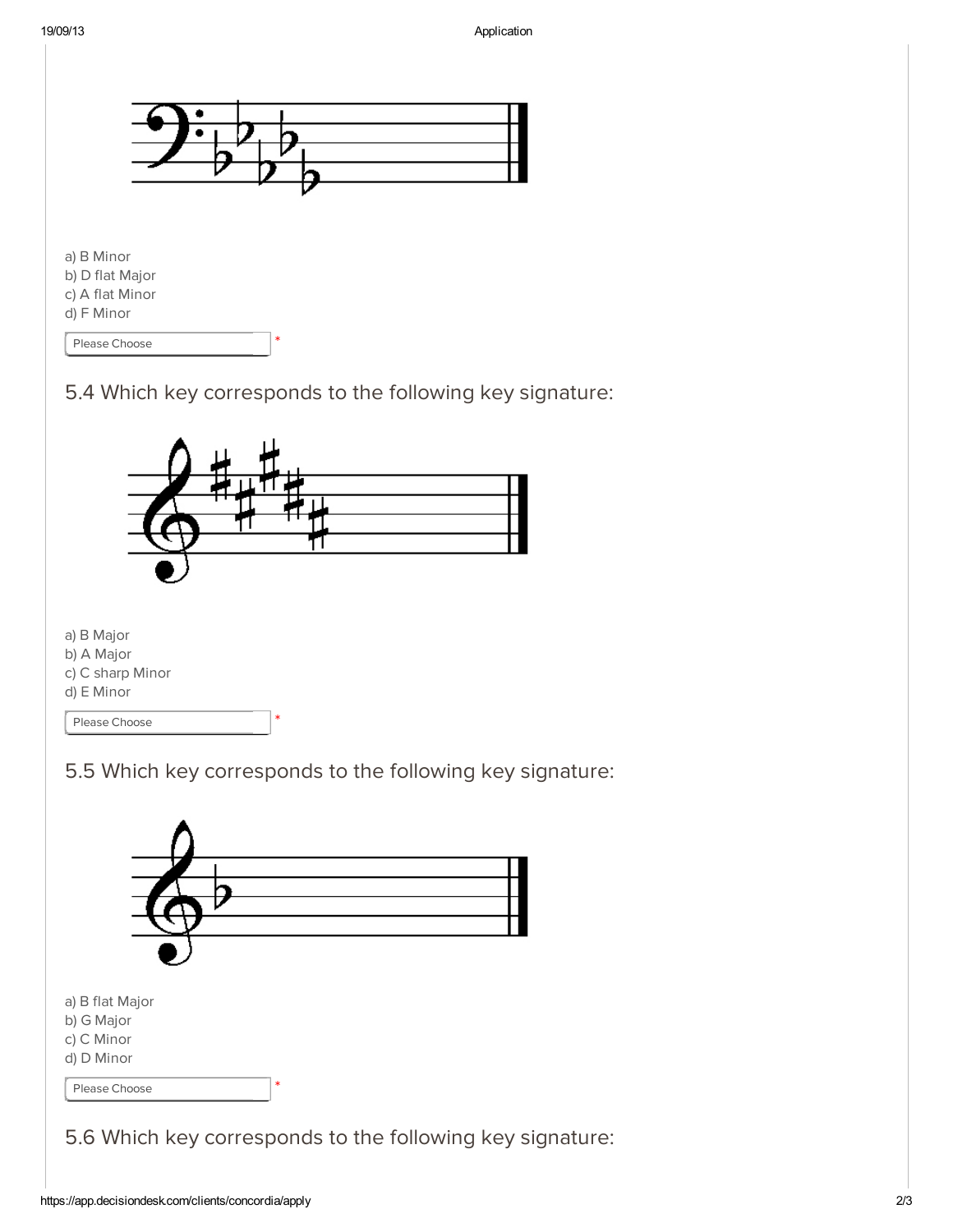

6.1 Which of the following figures represents the ascending melodic scale of F minor:

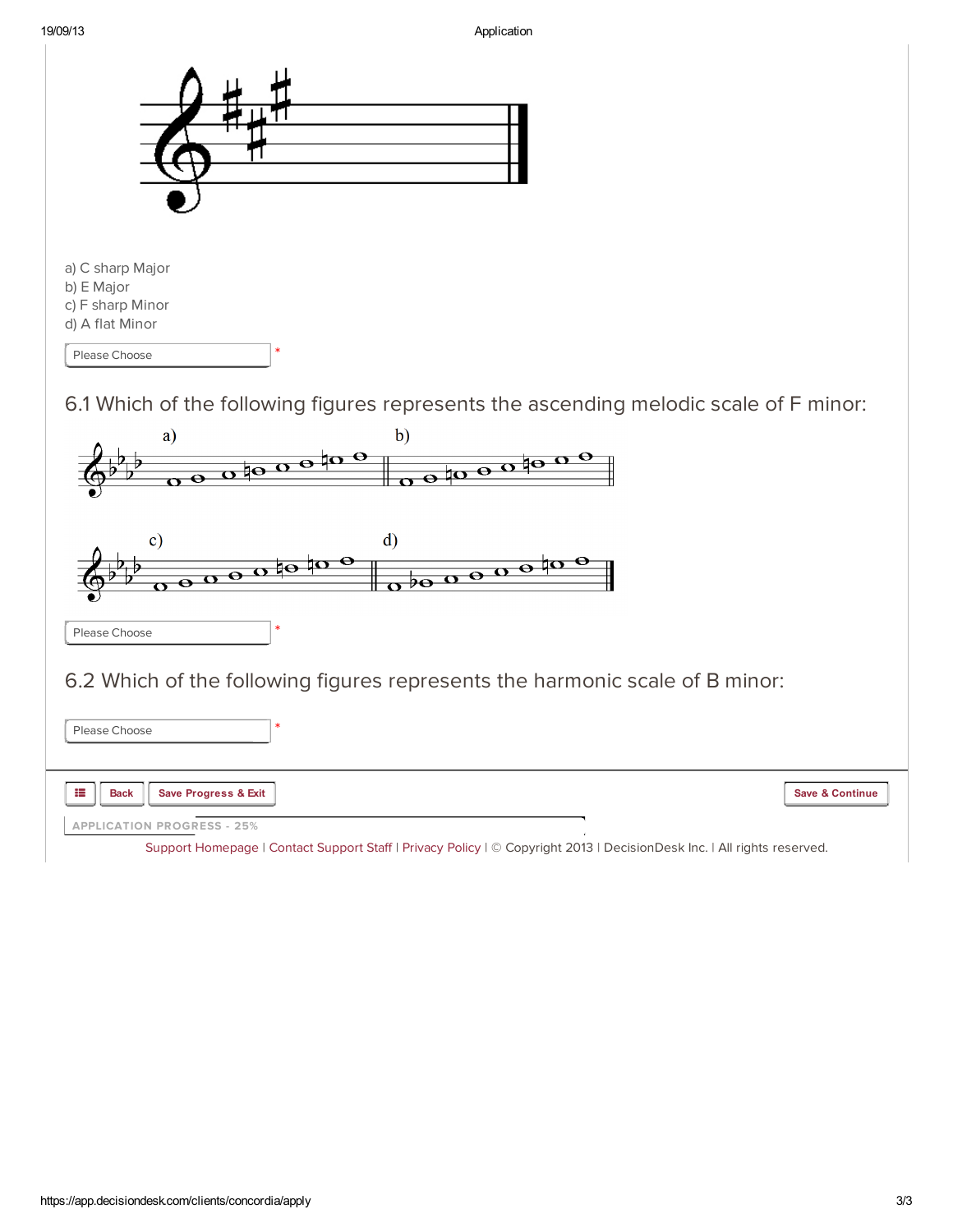

c) one half note d) one whole note

Please [Choose](javascript:void(0))

7.4 The combined duration of the notes and rests in the following bar would be

\*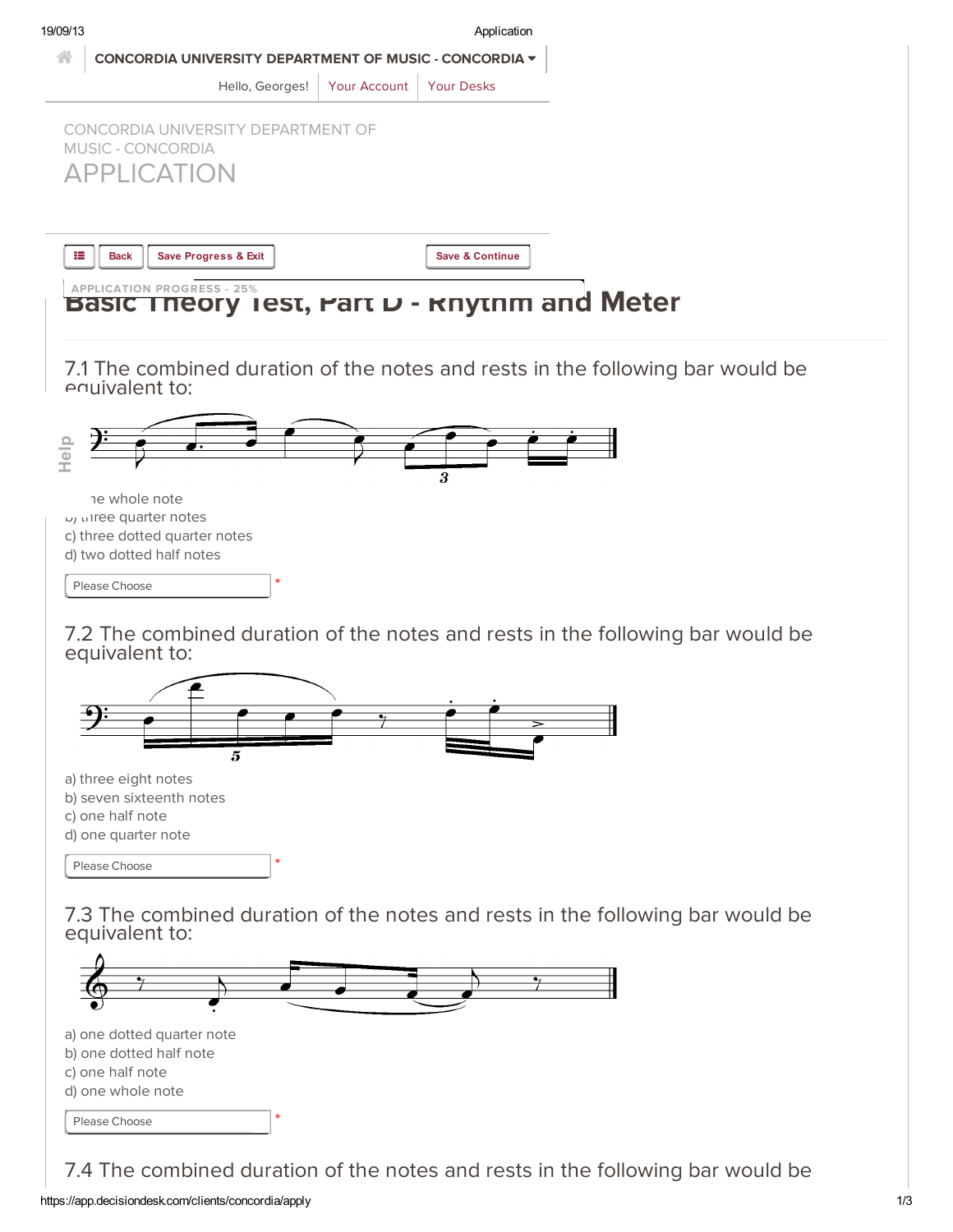